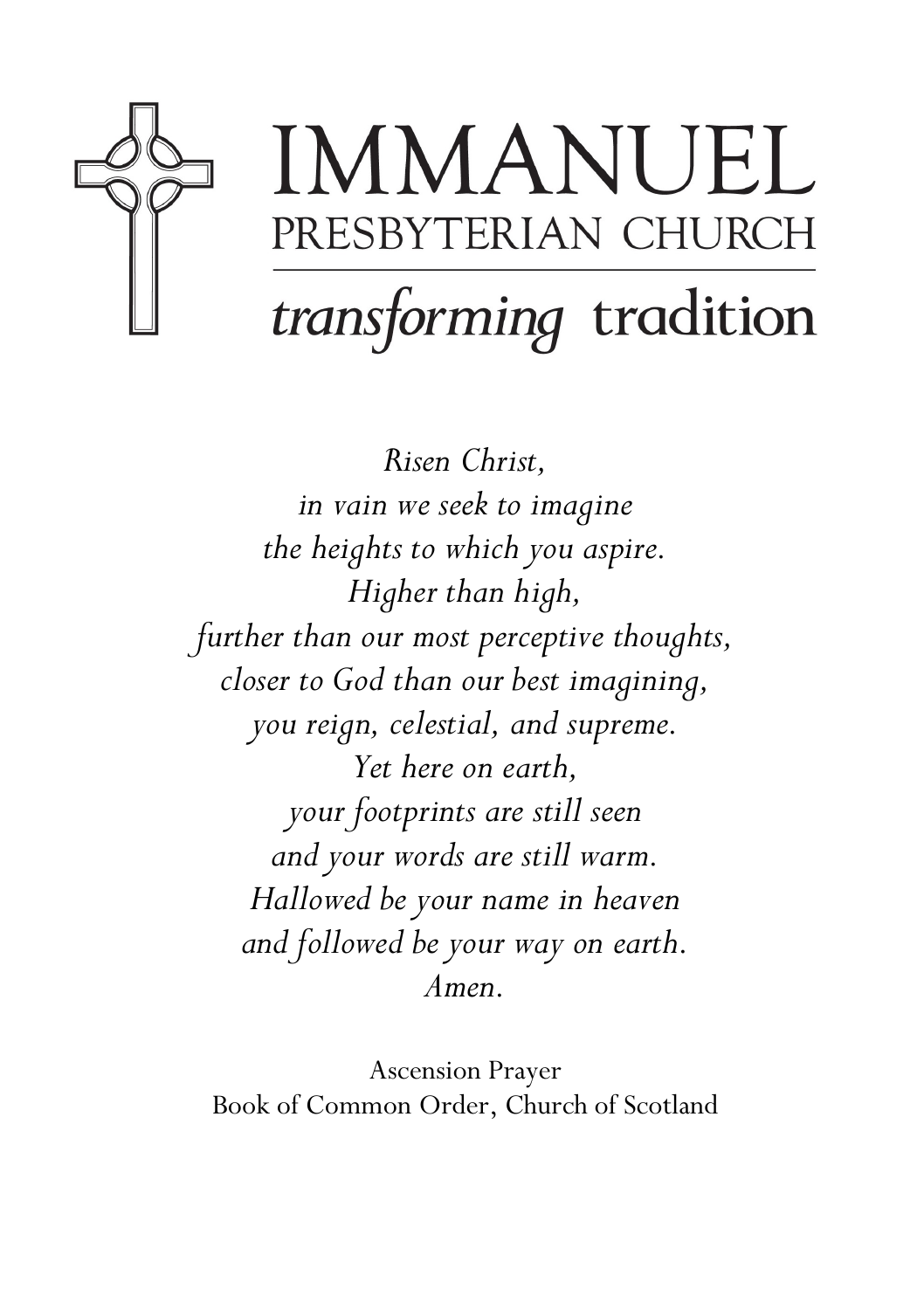# MORNING WORSHIP ASCENSION SUNDAY

May 22, 2022 Ten O' Clock

Welcome to our combined online and in-person worship service. The order of service is designed for worshipers to participate at home or in the Sanctuary. Worshipers in the Sanctuary are requested to silence phones.

# + PRELUDE Toccata and Fugue in D Major Walond

# CHORAL INTROIT

# CALL TO WORSHIP

| One: | We praise You, O God, we acclaim You as Lord.       |
|------|-----------------------------------------------------|
| All: | All creation worships You.                          |
| One: | To You, all angels, all the powers of heaven,       |
|      | the cherubim and seraphim, sing the endless praise: |
| All: | Holy, holy, holy Lord of power and might,           |
|      | heaven and earth are full of Your glory.            |
| One: | The glorious company of apostles praise You.        |
| All: | The noble fellowship of prophets praise You.        |
| One: | The white-robed army of martyrs praise You.         |
| All: | Throughout the world the holy church acclaims You.  |
|      | from the Te Deum Laudamus, "We Praise You, O God"   |

+\* HYMN 1 (stzs.1-3) Holy, Holy, Holy! Lord God Almighty! Nicaea

# \* PRAYER OF CONFESSSION from Psalm 25

- One: O my God, in You I trust … Make me to know Your ways. All: Be mindful of Your mercy, O Lord, and Your steadfast love.
- One: My eyes are ever toward the Lord.
- All: Turn to me and be gracious to me.
- One: Let us pray:
- All: Holy God, we turn toward You in our need for mercy. We struggle to align our lives to truth and goodness, and confess our vulnerability to falsehood and our complicity in wrong. We succumb to a protective self-interest rather than serving a

 $*$  Worshipers may stand, as able.  $+$  Worshipers may be shown to their pews.

\_\_\_\_\_\_\_\_\_\_\_\_\_\_\_\_\_\_\_\_\_\_\_\_\_\_\_\_\_\_\_\_\_\_\_\_\_\_\_\_\_\_\_\_\_\_\_\_\_\_\_\_\_\_\_\_\_\_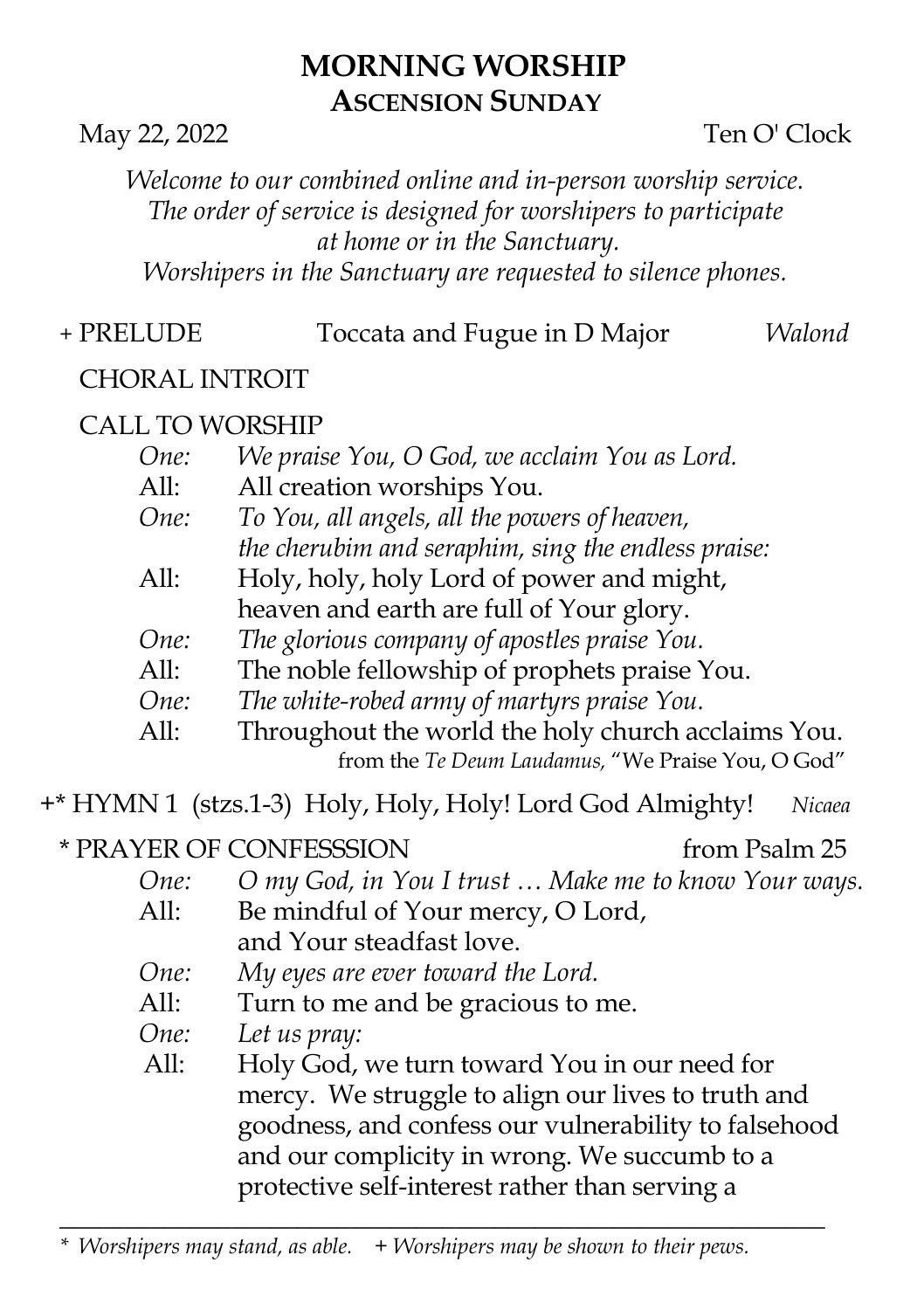common and higher good, and we live as a people resigned to fate rather than as people transformed by faith. Forgive us in Your grace and guide us in Your ways; in the name of Jesus Christ. Amen.

#### \* DECLARATION OF FORGIVENESS

### \* THE PEACE

One: Since God has forgiven us in Christ, let us forgive one another.<br>All: The peace of the Lord Ia

The peace of the Lord Jesus Christ be with us all.

#### +\* RESPONSE

 Holy, holy, holy! Lord God Almighty! All Thy works shall praise Thy name, in earth and sky and sea; Holy, holy, holy! Merciful and mighty! God in three Persons, blessed Trinity!

#### PRAYER FOR ILLUMINATION

#### THE SCRIPTURES Luke 24:44-53

 Leader: The word of the Lord. People: Thanks be to God.

#### ANTHEM Festival Te Deum Benjamin Britten

Lorelei Wesselowski, treble soloist

We praise Thee, O God, we acknowledge Thee to be the Lord. All the earth doth worship Thee, the Father everlasting. To Thee all Angels cry aloud, the Heavens and all the Powers therein. To Thee Cherubim and Seraphim continually do cry, Holy! Holy! Holy! Lord God of Sabaoth! Heav'n and earth are full of the majesty of Thy Glory. The glorious company of the Apostles, praise Thee. The goodly fellowship of the Prophets, praise Thee. The noble army of Martyrs praise Thee. The Holy Church throughout all the world doth acknowledge Thee. The Father of an infinite majesty Thine honorable, true, and only Son; Also the Holy Ghost, the Comforter. Thou art the King of Glory,  $\acute{o}$  Christ. Thou art the everlasting Son of the Father. When Thou tookest upon Thee to deliver man, Thou didst not abhor the Virgin's womb. When Thou had'st overcome the sharpness of death, Thou did'st open the Kingdom of Heaven to all believers. Thou sittest at the right hand of God in the glory of the Father. We believe that Thou shalt come to be our judge. We therefore pray Thee help Thy servants Whom Thou has redeemed with Thy precious blood. Make them to be numbered with Thy Saints in glory everlasting. O Lord save Thy people and bless Thine heritage. Govern them and lift them up forever.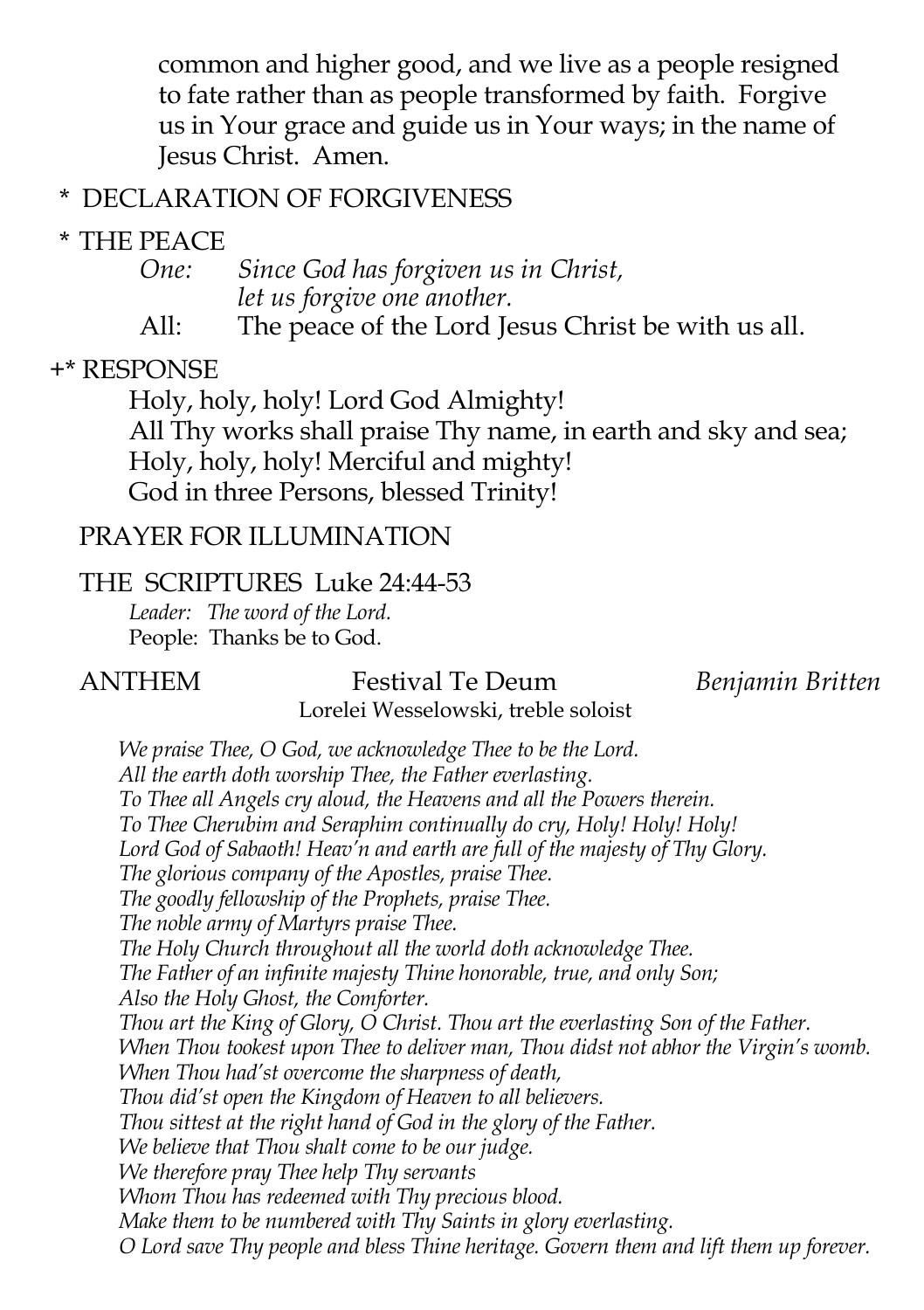Day by day we magnify Thee and we worship Thy name ever world without end. Vouchsafe O Lord, to keep us this day without sin, O Lord have mercy upon us. O Lord let Thy mercy lighten upon us, as our trust is in Thee. O Lord in Thee have I trusted. Let me never be confounded.

#### SILENT PRAYER, PASTORAL PRAYER

\* HYMN 4 Holy God, We Praise Your Name

Grosser Gott, Wir Loben Dich

# CONCERNS OF THE CHURCH

### THE WORSHIP OF GOD WITH OFFERINGS

(During the Offertory, please sign your name in the red Friendship Folder as it comes to you in the pew. Pass the folder back to its starting place, noting your neighbors. Please greet one another by name following the service.)

#### OFFERTORY Air Whitlock

(Children and teachers gather at the font for prayer before proceeding to Church School in The Peaceable Kingdom on the lower level)

# PRAYER OF THANKSGIVING, THE LORD'S PRAYER

Our Father, who art in heaven, hallowed be Thy name. Thy kingdom come, Thy will be done, on earth as it is in heaven. Give us this day our daily bread; and forgive us our debts as we forgive our debtors; and lead us not into temptation, but deliver us from evil. For Thine is the kingdom and the power and the glory, forever. Amen.

\* HYMN 609 Praise God, from Whom All Blessings Flow

Lasst Uns Erfreuen

#### THE SCRIPTURES Acts 1:1-11

Leader: The Word of God for the people of God. People: Thanks be to God.

| <b>SERMON</b> | "Beyond Restoration" | Dr. Block |
|---------------|----------------------|-----------|
|               |                      |           |

### \* HYMN 274 You, Lord, Are Both Lamb and Shepherd Picardy

#### \* BENEDICTION

#### \* CHORAL RESPONSE

| <b>POSTLUDE</b> | Toccata in Seven | Rutter |
|-----------------|------------------|--------|
|-----------------|------------------|--------|

The flowers are given by Gloria Ware to the glory of God in honor of her grandmother, Anna Crossin, and her "art of gratitude".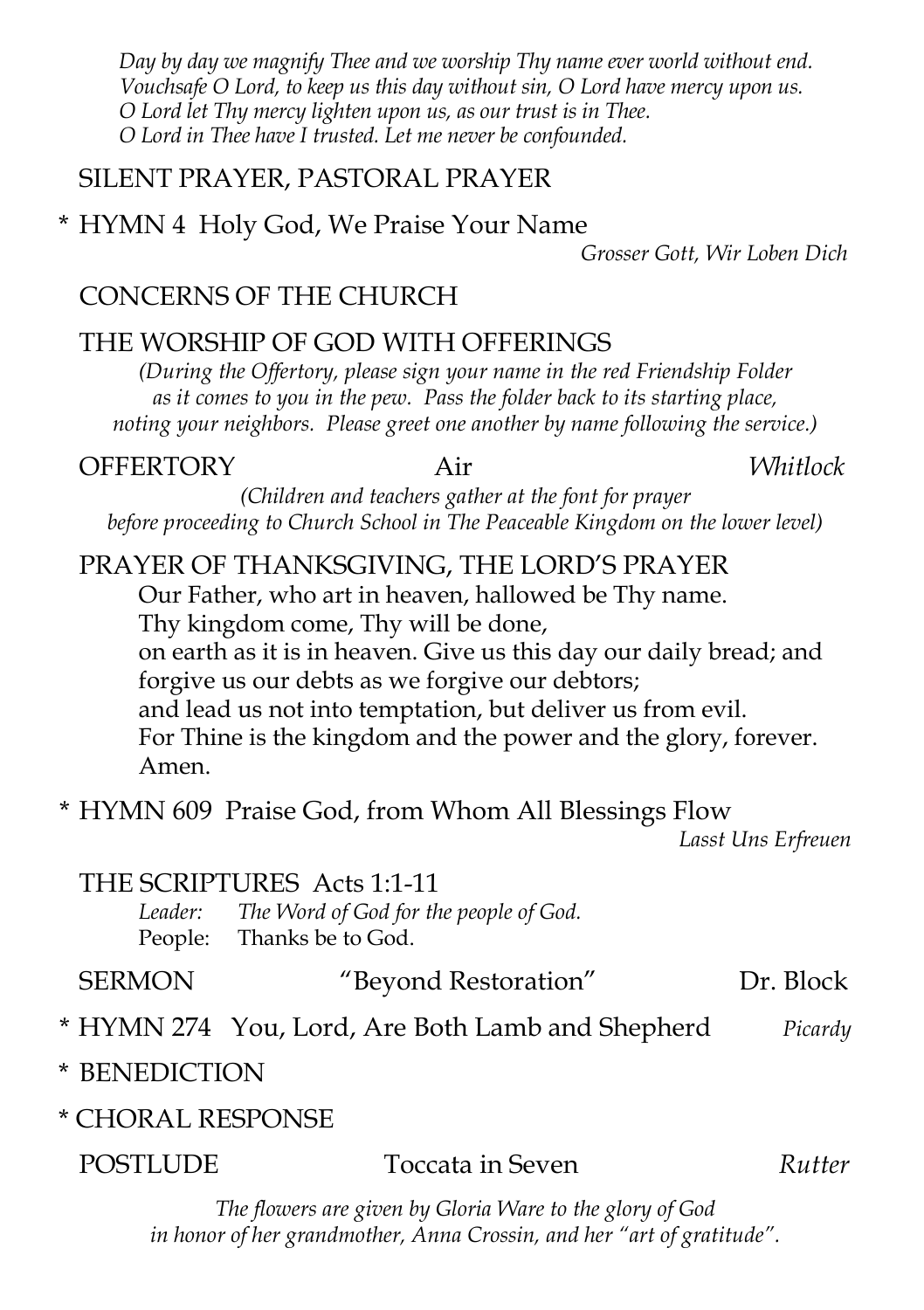If you are visiting Immanuel Church today, we welcome you to Milwaukee's first church, marking its 185<sup>th</sup> anniversary this spring. Today's congregation of over 500 members comes from next door, neighborhoods throughout the city, and as far north as Port Washington, as far south as Kenosha, and as far west as Summit. Our livestream worship link extends our community across the country. Committed to "keeping faith in the city," Immanuel supports the Interchange Food Pantry and is active with Milwaukee Habitat for Humanity and Southeastern Wisconsin Common Ground. Global mission projects reach to Zambia and Cuba. Worship is our first priority and education is emphasized for all ages. Contact Associate Pastor Rob Ater (robertater@immanuelwi.org) for more information about Immanuel or church membership.

Church School for K4-12th grade convenes following the Prayer of Thanksgiving, when children and youth proceed to "The Peaceable Kingdom" in the lower level. For weekly news about Christian education for children and youth, see "Wednesday Grace" at https://conta.cc/3lma7zf or contact Ms. Larson.

The "crying room" on the second floor is open for parents who need an alternate space with a child during the worship service. Nursery care will be reinstated pending the hiring of child care workers.

Thank you to this morning's volunteers: Welcome Team – Jaclyn and Dave Ness, Susan and Jeff Teerink; Ushers – Mark Connelly, Steve Jacobs, Justin Mayer, Dick Myers, Curtiss Peck, and David Salisbury; Camera operator – David Crum.

#### UPDATE: CHANGING COVID-19 CIRCUMSTANCES "Masks on and carry on"

Questions and concerns continue. The above quote summarized last week's meeting of the Covid Advisory Team. An increase in cases and hospitalizations due to the highly contagious variant persuades maintaining current protocols. The Session's objective is to maintain a worship environment that is as healthy as possible for all persons, with special concern for the most vulnerable. Masks are required in the church building at this time. All persons interacting with worshipers on behalf of the church (staff, greeters, ushers, elders) are fully vaccinated, as are choir members and church school teachers. Sanctuary doors will be left open even when the air conditioning units are on in order to improve air quality. The current system circulates air but does not ventilate. We look forward to coffee on the east patio as soon as the weather allows. Please be patient, stay healthy, and convey questions and concerns to members of the advisory team, the Session, or the ministers.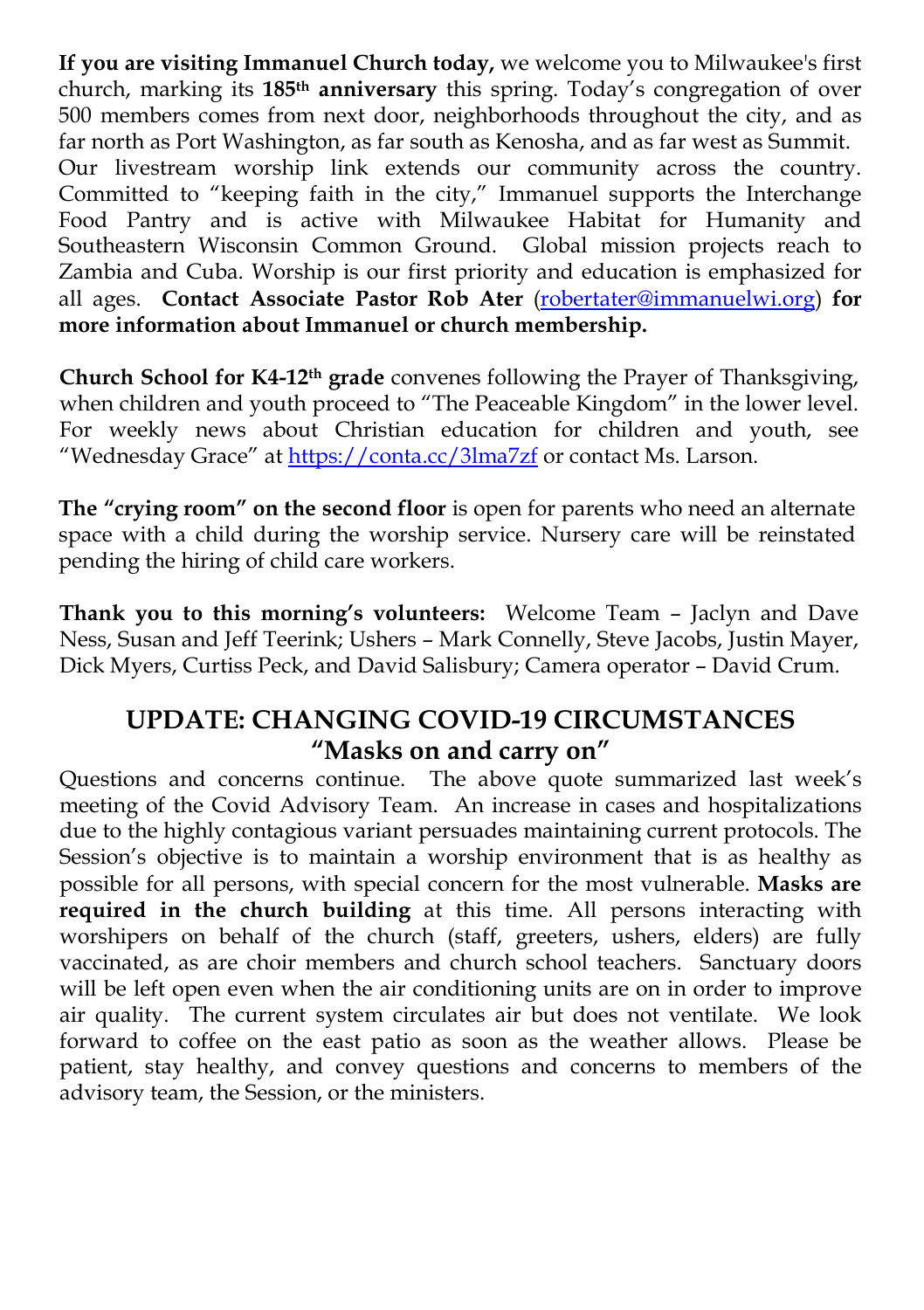#### NEW & PROSPECTIVE MEMBER ORIENTATION EVENT TODAY from 11:15 to 1:30

Are you new to Immanuel Church? Are you interested in exploring church membership? Since the days of the early Church, the season of Eastertide has been a traditional time for welcoming new members. In that spirit, both new and prospective members are invited to join the Session and ministers for an orientation gathering following worship today.

Invitations are on the Great Hall tables. Speak with Associate Pastor Rob Ater (robertater@immanuelwi.org) in the Great Hall today if you'd like to plan to stay and have not already indicated an interest in attending.

## ANNUAL PROGRAM MEETING Next Sunday, May 29 at 11:00 a.m.

The Annual Program Meeting of the Congregation will be held in the Sanctuary next Sunday, May 29, following the worship service. The livestream will continue after the postlude so that members may attend the meeting remotely. "The year in review" will be presented by members involved in the various programs of the congregation and the Nominating Committee will report on their process, placing before the congregation members being nominated for ordained office. For the office of elder: Laurel Heebsh, Sibyl McCarley, David Plank, and Alicia Walker; for the office of deacon: names to be announced later.

### In Memoriam

Jon Nels Olson died on Thursday evening, May 19, in hospice care. He and spouse Julia Vosper joined Immanuel Church in 1988; children Ezra and Ahna were baptized and confirmed here. Jon Olson was ordained as a deacon and an elder. Our deep sympathy is with the family. Plans for a memorial service are pending.

# CONGRATULATIONS, GRADUATES!

We look forward to honoring members of Immanuel Church who are graduating from high school or college/university or receiving graduate degrees this spring. Please call or e-mail the church office (414-276-4757 ipc@immanuelwi.org) with school and degree information.



The Landscaping Team will gather regularly on Tuesdays at 5:00 p.m. to work together in the gardens. All are welcome! Bring your garden gloves. Please also consider adopting a garden bed/pot to water and care for at a time that works for you. Volunteers are still needed. Contact Dave Ravie (414-737-5823 or idravie@sbcglobal.net ).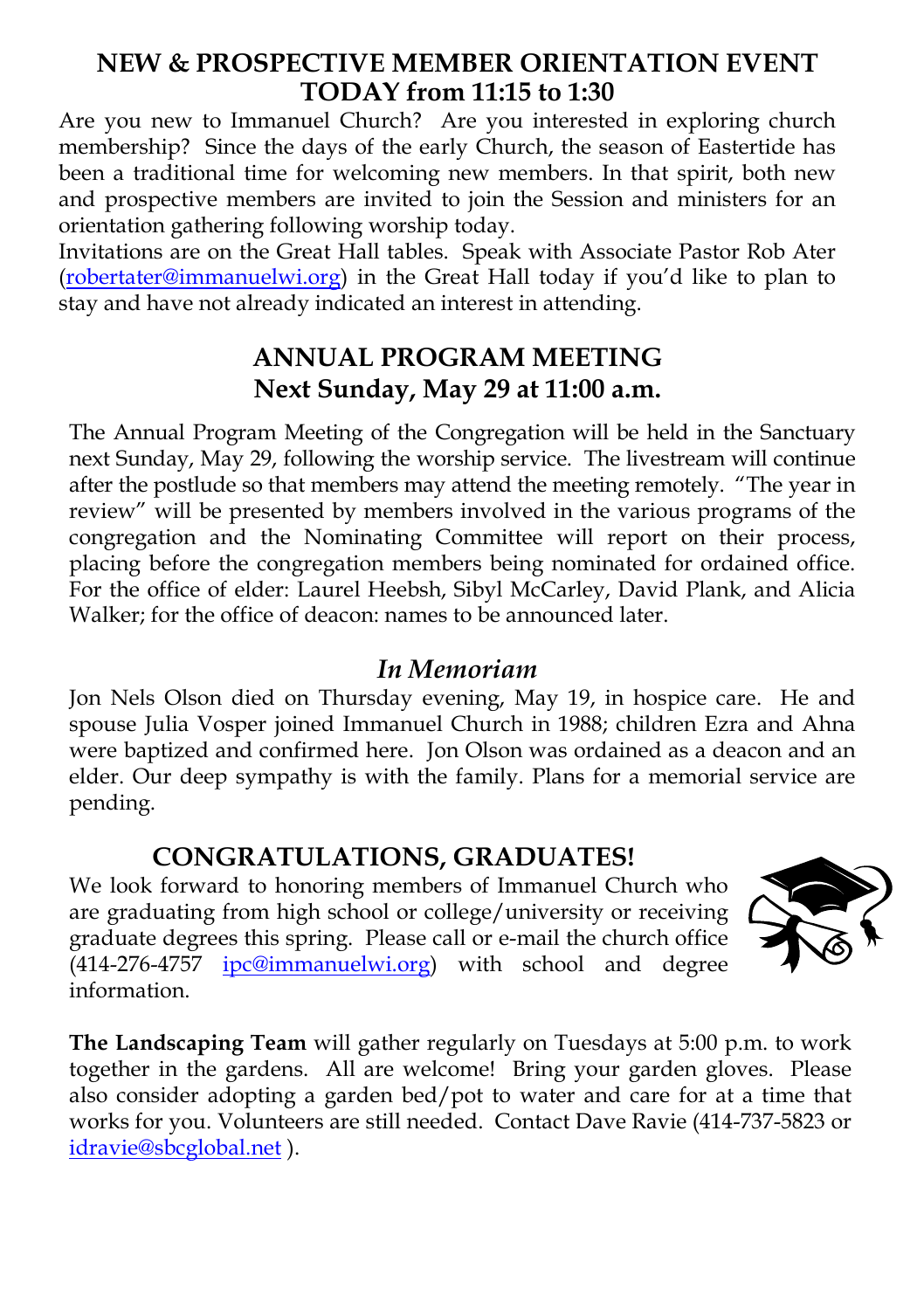# WEEKLY CALENDAR AND UPCOMING EVENTS

| <b>SUNDAY</b>      |       | <b>ASCENSION SUNDAY</b>                      |
|--------------------|-------|----------------------------------------------|
|                    | 10:00 | <b>Morning Worship; Dr. Block preaching</b>  |
|                    | 10:30 | Church School - Peaceable Kingdom            |
|                    | 11:15 | New and Prospective Member Orientation Event |
| Monday             | 6:00  | Choir rehearsal                              |
| Tuesday            | 4:00  | Meeting of the Presbytery of Milwaukee       |
|                    | 5:00  | Landscaping team                             |
| Wednesday          | 11:00 | Covid-19 Advisory Team meeting               |
| Thursday           | 12:00 | Meeting of the Board of Trustees             |
| <b>NEXT SUNDAY</b> |       | <b>SEVENTH SUNDAY OF EASTER</b>              |
|                    | 10:00 | Morning Worship; Mr. Ater preaching          |
|                    | 11:00 | <b>Annual Program Meeting</b>                |
| May 30             |       | Church office closed for Memorial Day        |
| May 31             | 5:00  | Landscaping Team                             |
| June 1             | 11:00 | Covid-19 Advisory Team meeting               |

Available date for Chancel flowers: If you would like to donate flowers for the Communion Table on August 14; September 4 or 25; October 23. Please call the church office.

SUNDAY MORNING PARKING: Worshipers may park behind another car in the Waverly or Telluris/Brico (north) lots. PLEASE place a Sunday bulletin on your dashboard with your name and cell phone number and plan to MOVE YOUR CAR immediately after worship.

The Immanuel Columbarium is open today and every Sunday until noon via the elevator in the coat room to the lower level. Information about purchasing a niche in the columbarium is available from the church office.

PORTABLE HEARING DEVICES, LARGE PRINT BULLETINS AND HYMNALS ARE AVAILABLE. PLEASE ASK AN USHER FOR ASSISTANCE